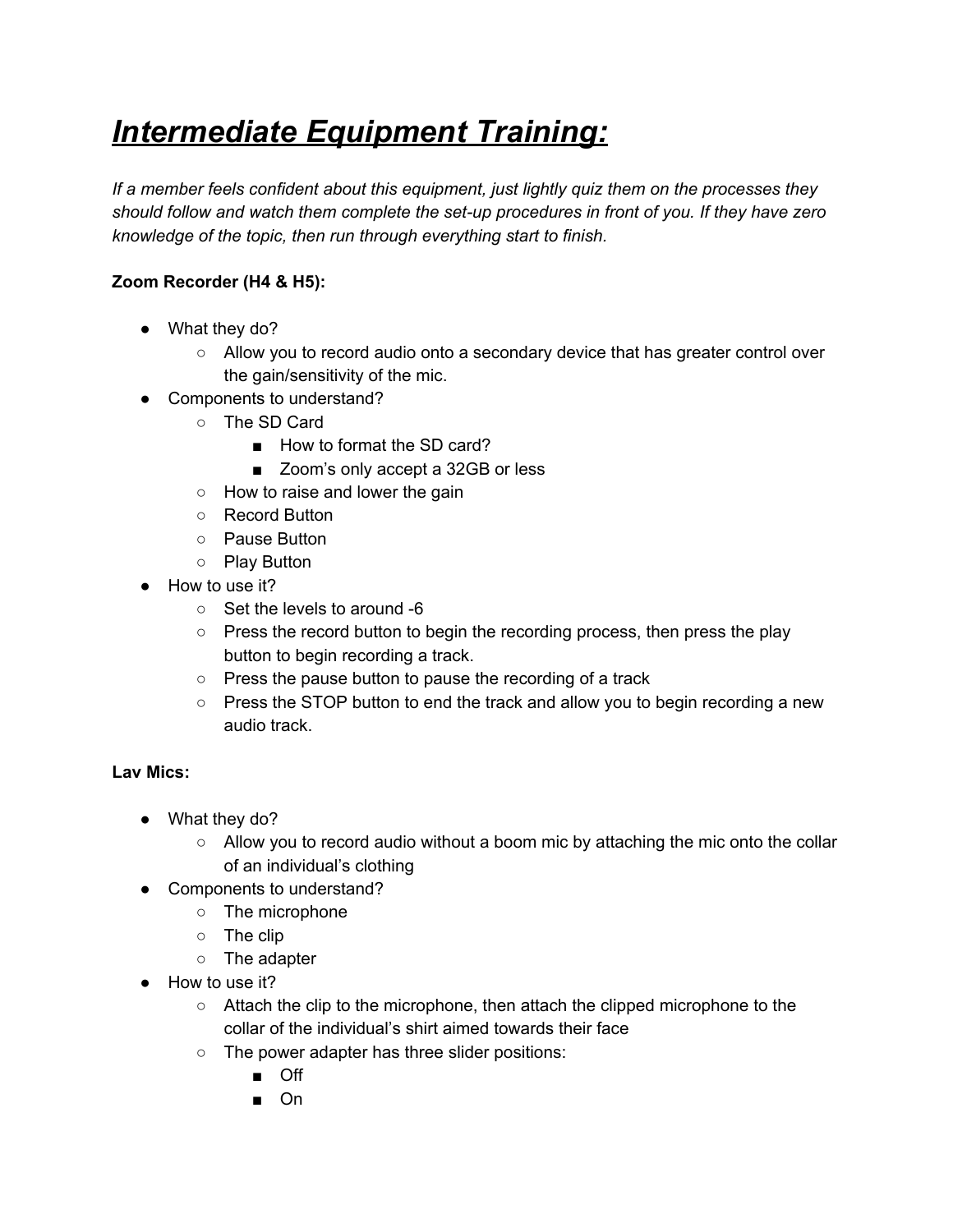- On and low cut
	- This function tries to remove some of the room noise in the room
- Attach the adapter to an XLR, then plug the XLR into the recording device and you're good to go!

### **Canon 60D + 70D DSLR**

- What they do?
	- DSLR camera for recording video.
- Components to understand
	- The Battery
	- The SD Card
		- How to format an SD card?
	- The Focus Adjuster
		- The Zoom Function
	- The Aperture/Shutter Speed Control
		- If you slide the wheel on the top of the camera, you will adjust the shutter speed. If you slide the wheel while holding the asterisk button, you will change the f-stop.
	- The White Balance Control
	- The ISO Control
- How to use it?
	- Place a charged battery in the bottom end
	- Enter an SD card into the side, and format the card
	- Set your shot, and change the White Balance, Exposure, Shutter Speed, and ISO
	- When focusing the camera, zoom in on your subject (using the digital zoom button, best if zoom in on eyes or facial hair) and focus as best you can and then unzoom.
	- Press the record button
	- Make sure you sync the audio and video when recording on separate devices. A simple clap in front of the camera will solve the problem.

### **Rokinon Lens Kit**

- What Do They Do?
	- Attachable higher quality lenses onto the base DSLR's we currently have (60d and 70d)
- Components to understand?
	- Prime Lens
		- These are prime lenses, which means they cannot zoom, but they have exposure controls on the lens itself and not the base camera.
	- Focus
	- Interior Sensors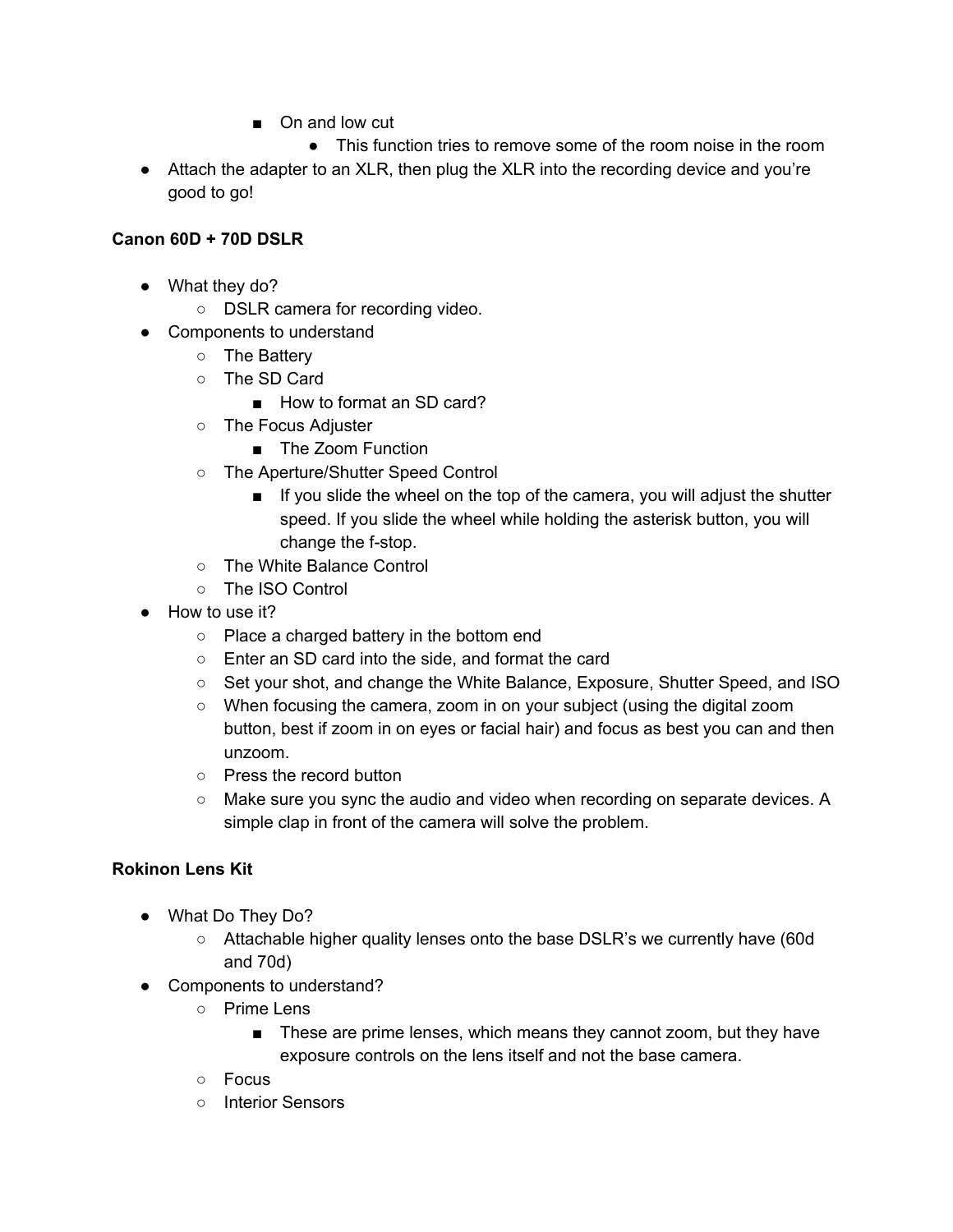- How to use it?
	- When transferring lenses, you must be INCREDIBLY careful and delicate. The interior sensors on the lense and the camera cannot get any fingerprints, dust, dirt, or anything.
	- Remove the caps from both the camera and the lense, then line up the red circle/white square, insert, and then twist clockwise until you hear the click. To remove the lense, press the button on the camera and twist counterclockwise.
	- There are three lenses in the kit:
		- $\blacksquare$  24mm
			- Wide angle lense. Allows everything to be in focus, and shows more of the space you're in
		- 85mm
			- Telephoto lense. Has very shallow focus (only one thing can be in focus at a time) and is very zoomed in.
		- 35mm
			- A happy medium between the 24mm and 85mm. Close to what the human eye sees.

# **Sony PXW-x70**

- Nearly Identical to the XA10. Just remember:
	- Controls for gain, shutter speed, and exposure are all on the wheel right to the left of the lense.
	- $\circ$  The PXW-x70 has different batteries than the XA10, which can be found in the orange case we keep the PXW-w70 in
	- There is currently no charger for the batteries, so you must put the battery in the camera then plug the camera into an outlet.

# **C-Stands/GC Stands**

- What does it do?
	- $\circ$  Provides stability and support for many items on a film set, but most often than that the Arri lights.
- How to use it?
	- Separate the legs so they are all equidistant from one another.
	- Place a shot bag down on the tallest leg
	- Use the knobs on the pole to extend/retract the stand's height

# **ARRI lights**

- What does it do?
	- $\circ$  Provide light to a shot, through a tungsten lamp.
- How to use it?